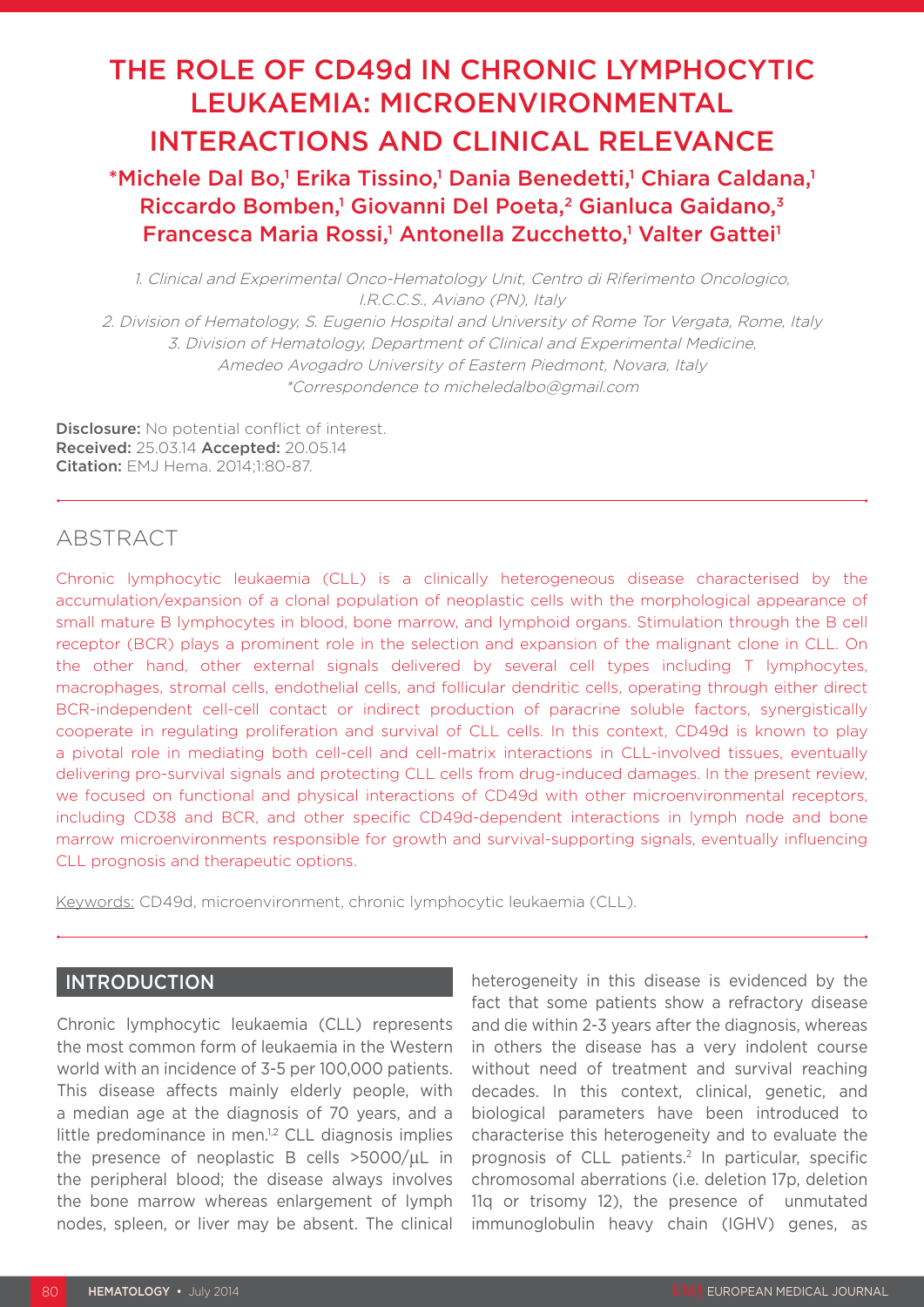well as a mutated configuration of the TP53, NOTCH1, SF3B1, and BIRC3 genes, or expression levels for ZAP-70, CD38, and CD49d exceeding the value of an established threshold, have been reported to correlate with a poor clinical outcome in CLL.<sup>2-4</sup>

The biological parameters employed as prognosticators can be molecules involved in the functional interplay of CLL cells with the neighbouring cells which form the tissue microenvironment of CLL cells.<sup>1,2,5</sup> As an example, stimulation through the B cell receptor (BCR) plays a prominent role in the selection and expansion of the malignant clone in CLL, and the prognostic impact of the mutational status of IGHV genes could be considered as a consequence of the relevance of this process in CLL.<sup>1,6</sup> Other external signals delivered by several cell types including T lymphocytes, macrophages, stromal cells, endothelial cells, and follicular dendritic cells (DCs), operating through either direct BCR-independent cell-cell contact or indirect production of paracrine soluble factors, synergistically cooperate in regulating proliferation and survival of CLL cells.1,7-12

In this context, in CLL-involved tissues of bone marrow and lymph nodes, CD49d is known to operate as one of the master molecules mediating both cell-cell and cell-matrix interactions by binding respectively to vascular cell adhesion molecule-1 (VCAM-1), non-RGD sequences (Arg– Gly–Asp) of fibronectin (FN), or C1q-like domain of elastin microfibril interfacer-1 (EMILIN-1).13-17 These features are reflected in the independent prognostic impact of CD49d expression in CLL.18-20 Moreover, a role of CD49d in proliferative centres of tissue sites can be inferred by studies investigating the expression of CD49d in the bona fide highly proliferative compartment of peripheral blood CLL cells.<sup>21</sup> In particular, CD49d was expressed at a higher level in highly proliferative peripheral blood CLL cells, as defined by the CD5 high/CXCR4 low phenotype, than in cells of the resting compartment.<sup>21</sup>

In the present review, we focused on functional and physical interactions of CD49d with other microenvironmental receptors, including CD38 and BCR, and other specific CD49d-dependent interactions in lymph node and bone marrow microenvironments responsible for growth and survival-supporting signals, eventually influencing CLL prognosis and therapeutic options.

# CLINICAL IMPACT OF CD49d EXPRESSION

Recently, in the context of a multicentre worldwide initiative analysing a CLL series of about 3,000 cases,<sup>22</sup> the expression of CD49d - the  $\alpha$  chain of the  $\alpha_4\beta_1$  integrin heterodimer - emerged as a first level biological prognosticator in CLL, predicting shorter overall survival and progression free survival, along with IGHV mutational status and deletion 17p.<sup>18,23-27</sup> On the contrary, CD38 and ZAP70, as well as the cytogenetic abnormalities deletion 11q and trisomy 12, evidenced a generally lower prognostic impact.

In the same study, when a hierarchical model was restricted to the flow cytometric prognostic markers CD49d, CD38, and ZAP70, CD49d was located at the top of the branching in the entire cohort of patients, as well as in early stages and young patients, thus resulting in the best flowcytometry-based marker to stratify the prognosis of CLL patients.<sup>22</sup> Given this evidence, testing CD49d expression in routine clinical practice emerged as similarly useful in the baseline prognostic assessment of newly diagnosed CLL, as well as in refining the prognostic evaluation in patients already stratified by CD38 and/or ZAP70 expression. These clinical aspects could be considered as direct and specific consequences of physical and chemical interactions of the CD49d molecule.

# CD49d INVOLVEMENT IN THE MICROENVIRONMENTAL CROSS-TALK AND SURVIVAL SIGNALLING

CLL is chraracterised by several functional interactions involving CD49d and specific chemokine-cytokine receptor/ligand pairs. In particular, cell adhesion of CLL cells via the CD49d/ VCAM-1 pair, and the subsequent response of adherent CLL cells to the chemokines, CCL21 and CCL19, produced by high endothelial venules (HEV), or by the surrounding lymph node stroma through their receptor CCR7, is involved in transendothelial migration (TEM) of CLL cells across HEV into lymph nodes.28 In addition, the combined stimulation of CLL cells by vascular endothelial cell growth factor (VEGF), and by CD49d engagement, was shown to be critical for TEM induced by CCL21 and CXCL12 in CLL cells coexpressing CD49d along with the VEGF receptors VEGFR1 and VEGFR2.<sup>29</sup>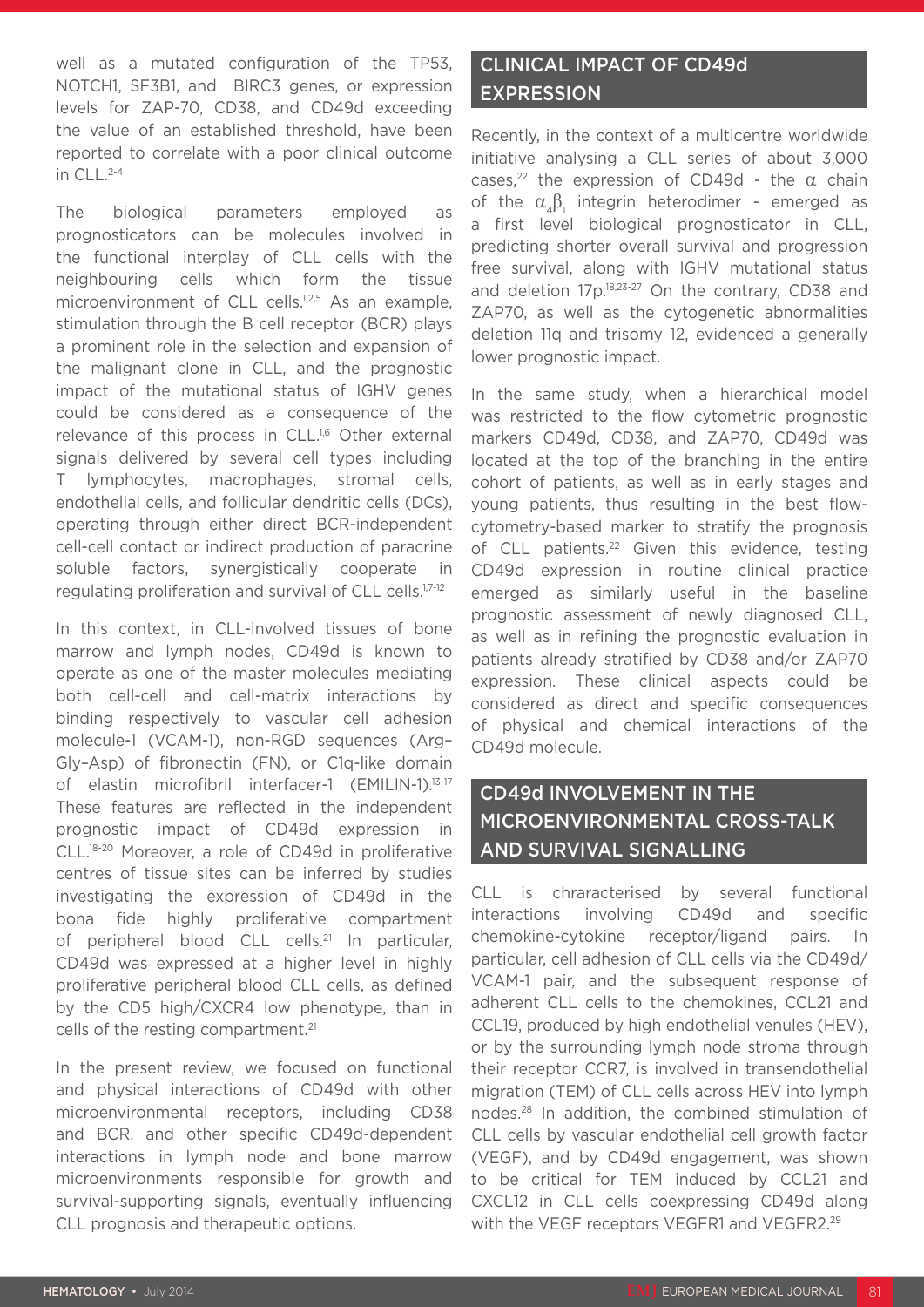Adhesion of CLL cells via CD49d also upregulates matrix metalloproteinase (MMP)-9 production, the MMP-9 proteolytic activity may be enhanced by its localisation at the CLL cell surface.<sup>30</sup> In particular, CLL cells bind soluble and immobilised pro-MMP-9 and active MMP-9 through a cell surface docking complex for MMP-9, composed by CD49d and a splice variant of CD44, conferring a metastatic phenotype that locally causes the growing of tumour cells, and whose expression is associated to tumour progression.<sup>31</sup> MMP-9 is also a functional ligand for the CD44v/CD49d docking receptor, able to provide survival signals independently of its proteolytic activity.<sup>31,32</sup> Interestingly, the pro-survival effect of MMP-9 derives from activation of the Lyn kinase, thus following a distinct and BCR-independent mechanism.32 Moreover, the LYN/STAT3/MCL-1 pathway, which is elicited by MMP-9 ligation to the CD44v/CD49d docking receptor, is not shared by the CD49d-VCAM-1 axis, suggesting that CD49d may trigger distinct intracellular events depending on the ligand.<sup>32</sup>

CXCR4, the receptor for the CXCL12 chemokine, is also associated with CD49d on CLL cell membrane, suggesting that CD49d and CXCR4 may be functionally linked in CLL,<sup>33</sup> as demonstrated in multiple myeloma or in bone marrow hematopoietic progenitors, where CXCR4, triggering by CXCL12, is able to upregulate CD49d-mediated adhesion to VCAM-1 and FN.34,35 Of note, as for CD49d, CXCR4 engagement was also shown to upregulate MMP-9 production by CLL cells.<sup>30</sup>

In CLL, ligation of CD49d by FN was demonstrated to prevent *in vitro* onset of apoptosis, likely due to an increase in the BCL-2/BCL-2-associated X protein (BAX) ratio,<sup>36</sup> and to protect CLL cells from fludarabine-induced apoptosis, this effect correlated with an increased expression of  $BCL_{\chi_L}$ .<sup>13,37</sup> CD49d triggering is also able to induce spleen tyrosine kinase (SYK) phosphorylation and SYK-dependent protein kinase B (AKT) phosphorylation, through mechanisms distinct from the BCR signalling.<sup>38</sup> The SYK-dependent AKT/ myeloid cell leukaemia sequence 1 (MCL-1) pathway is known to contribute to CLL cell survival.<sup>39-42</sup>

Co-culture of CLL cells with endothelial cells determines a significant increase of CD49d expression and enhances CLL cell viability, these effects being mediated by activation of the NF-κB transcription factor RelA.43 The genes induced by NF-κB to promote survival include

the cellular inhibitor of apoptosis FLIP, and the BCL-2 homologous A1 and BCL $_{\sf XL}$ .<sup>44</sup> Alterations in NF-κB signalling cascades have been considered responsible for the differences in the sensitivity to microenvironment stimuli between high and low-risk groups, such as CLL expressing unmutated IGHV and mutated IGHV, or CD49d positive (CD49d+) and CD49d negative (CD49d- ) CLL.45,46

### FUNCTIONAL INTERACTIONS OF CD49d WITH BCR

The binding of CLL cells on stromal cells of microenvironmental niches, mainly occurring through CD49d, reflects the activity of normal B cells where CD49d-driven interactions play a key role in controlling the development of B lymphocytes,  $47,48$ chemokine-induced transendothelial migration (TEM) of mature B cells during their recirculation and homing, 49,50 and antigen-specific B cell differentiation within germinal centres of secondary lymphoid organs.<sup>51</sup> In particular, during the latter process, B cells that express BCR with high affinity for the antigen are rescued from apoptosis by interacting with follicular DCs through the  $\alpha_4\beta_1/\textrm{VCAM-1}$  axis. $^{52,53}$  This inside-outside activation of the  $\alpha_4\beta_1$  integrin is BCR-controlled through the consecutive activation of LYN, SYK, PI3K, BTK, PLCγ2, IP3R, and PKC. In particular, upon BCR stimulation,  $\alpha_4\beta_1$  can be released from a cytoskeletal constraint by Ca<sup>++</sup>-mediated BCRdependent calpain activation and mobilised to lipid rafts, this process leading to the formation of  $\alpha_4\beta_1$  clusters that, in turn, may become tethered to the actin cytoskeleton, eventually resulting in enhanced  $\alpha_4\beta_1$  avidity and adhesion.<sup>54-56</sup> In this model, B cells expressing BCR with high affinity for the presented antigen are preserved in the germinal centre by integrin-mediated signals while, on the contrary, B cells expressing BCR with low affinity for the presented antigen, failing to have sufficient integrin mediated signals, are more prone to apoptosis.57

The described BCR-dependent  $\alpha_4\beta_1$  functional interaction can be preserved in CLL, where the increased lymph node size is mainly/exclusively dependent from the accumulation of CLL cells due to integrin mediated adhesion to accessory cells and/or extracellular matrix proteins.57 Inhibitors of kinases, downstream of the BCR such as the Bruton's tyrosine kinase (BTK) inhibitor ibrutinib.<sup>58</sup> the SYK inhibitor fosfamatinib,<sup>59</sup> and the PI3K $\delta$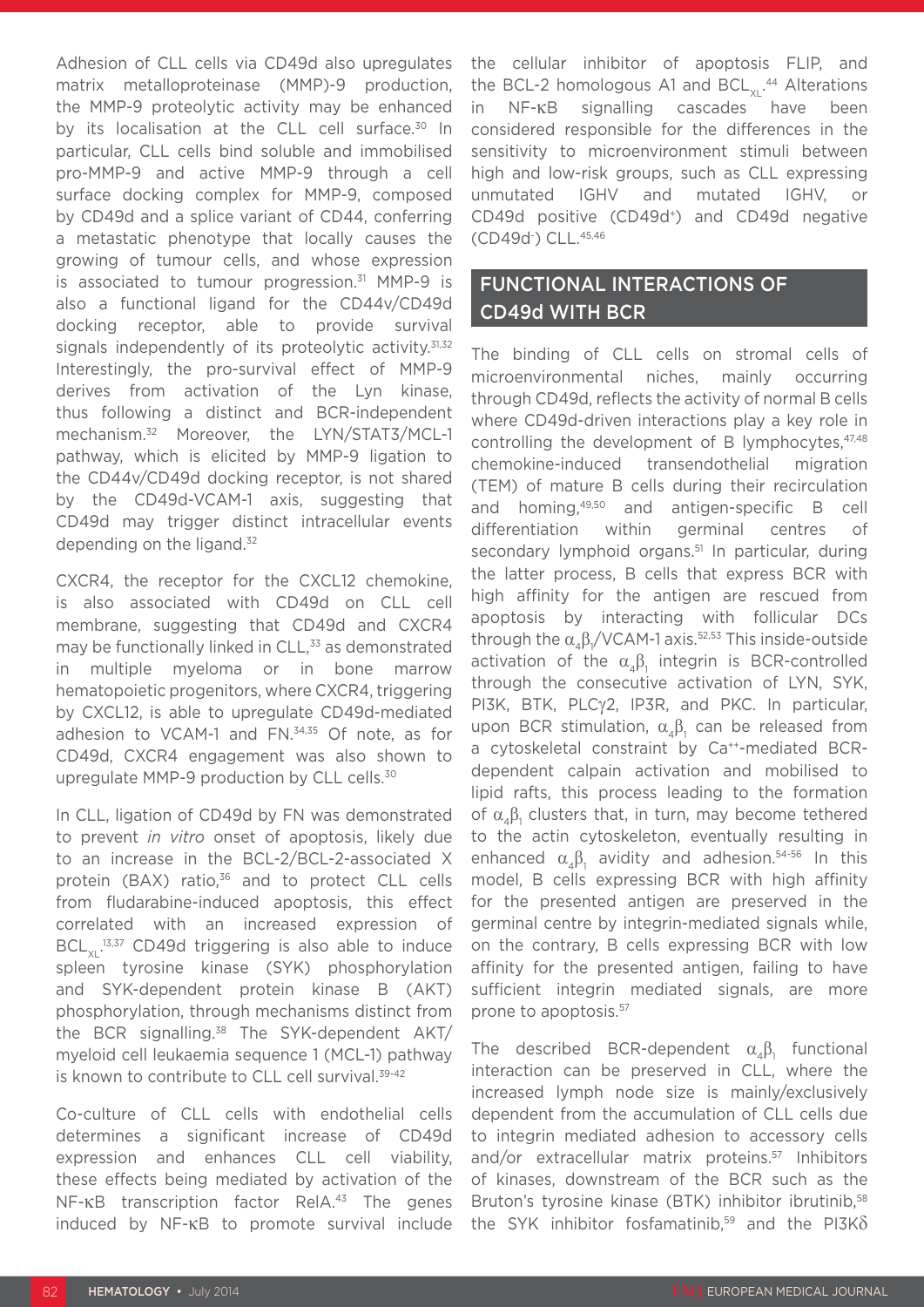inhibitor idelalisib, $60$  are promising alternative target therapies for CLL patients that have been very recently employed in clinical trials. These new agents have a clinical activity that appear similar, with a rapid resolution of lymphadenopathy and/ or organomegaly, and a redistribution of CLL cells from tissue into the blood, with a subsequent rising of lymphocytosis during the first few weeks of therapy that often slowly resolves. In this context, it has been reported that: 1) the BTK inhibitor ibrutinib strongly inhibits this CD49dmediated adhesion of CLL cells to VCAM-1 and FN substrates *in vitro*; 61 2) the PI3Kδ inhibitor idelalisib decreases CLL adhesion to stromal cells by interfering with CD49d/VCAM-1 binding.62 Thus, these mechanisms of action could be the cause for lymph node shrinkage with the redistribution of CLL cells into the blood observed *in vivo* upon treatment of CLL patients with BTK inhibitors, 61,62 and may also provide the rationale for the use of inhibitors of kinases in combination therapies aimed at targeting CLL cells outside the microenvironmental niches, where they may be more prone to respond to immuno-chemotherapy.

### CD49d INTERACTIONS WITH CD38

A functional link between CD49d and CD38 involves CCL3 and CCL4 chemokines that have been found to be overexpressed in CD49d<sup>+</sup>CD38<sup>+</sup> CLL cells, and upregulated upon CD38 triggering.63 CLLderived CCL3 and CCL4 have been associated with the recruitment of cells from the monocyte macrophage, $63,64$  or T cell lineages, $65$  in the context of CLL-involved microenvironmental sites.<sup>63,64,66,67</sup> Moreover, a strong correlation among the CD49d+CD38+ phenotype, infiltration of CD68+ macrophages, and presence of a stromal/ endothelial component highly expressing VCAM-1 in the context of lymphoid aggregates in bone marrow biopsies of CD49d+CD38+ CLL, has been demonstrated.63 In particular, VCAM-1 upregulation has been found due to an overproduction by the infiltrating CD68+ macrophage component of TNF- $\alpha$ , allegedly together with other cytokines.<sup>63</sup> This circuitry may contribute to explain the aggressive clinical course of CLL coexpressing CD49d and CD38, given the pro-survival effects of VCAM-1/CD49d interactions for CD49d-expressing CLL cells.<sup>63</sup>

In CLL, CD49d and CD38 are part of a cell surface macromolecular complex which also includes CD44 and MMP-9, as well as CXCR4.<sup>68</sup> thus

characterising a signalling platform in CLL cells of poor prognosis cases. The association between CD38 and the CD49d/CD29 integrin heterodimer, both inside and outside the cell membrane lipid rafts, allows the CD49d/CD29/CD38 complexes to freely shuttle in and out of the specialised cholesterol enriched membrane microdomains, where signalling transduction is organised.<sup>69,70</sup> Moreover, the CD49d/CD29/CD38 complexes are not influenced by the integrity of the membrane structure since the association is unaffected by cholesterol depletion, being joined together by other cellular structures, including cytoskeletal proteins, known to associate with integrins either directly or indirectly.<sup>71</sup>

CD49d-mediated activities are enhanced by the co-expression of CD38; in fact, CD49d+CD38+ cells have higher propensity to adhere and to spread when seeded onto the CD49d-specific substrates VCAM-1 and FN compared to CD49d+CD38 cells. In this context, CD49d/VCAM-1 interactions exert a more marked anti-apoptotic effect in CD49d+CD38+ as compared to CD49d+CD38 cells. Moreover, adherent CD49d+CD38+ CLL cells display a distinctive morphology, characterised by a more complex pattern of filopodia-like protusions compared with cells with the CD49d<sup>+</sup>CD38<sup>-</sup> phenotype.72 CD38 was also demonstrated to be effective in the recruitment of Vav-1, a molecule involved in the integrin pathway, that operates as guanine exchange factor for Rac and Cdc42, two Rho GTPases involved in lamellipodia/filopodia generation in various cell models,<sup>73-75</sup> and that becomes phosphorylated on tyrosine-174 upon integrin engagement. Of note, CD49d+CD38+ CLL cells are characterised by higher levels of phospho-Vav-1 upon adhesion onto CD49d-specific substrates than CD49d<sup>+</sup>CD38<sup>-</sup> CLL cells, resulting in a more robust integrin signalling pathway characterising CD49d+CD38+ CLL.

The physical association between CD49d and CD38 is also responsible for a more marked antiapoptotic effect exerted upon CD49d/VCAM-1 interactions in CD49d+CD38+ CLL cells than in CD49d+CD38+ CLL cells. This characteristic can depend on a more efficient adhesion of CD49d+CD38+ CLL cells, and consequently a more pronounced activation of the anti-apoptotic machinery,13,63 also, thanks to the contribution of specific signalling proteins, such as Vav-1,76 already recruited to the adhesion site.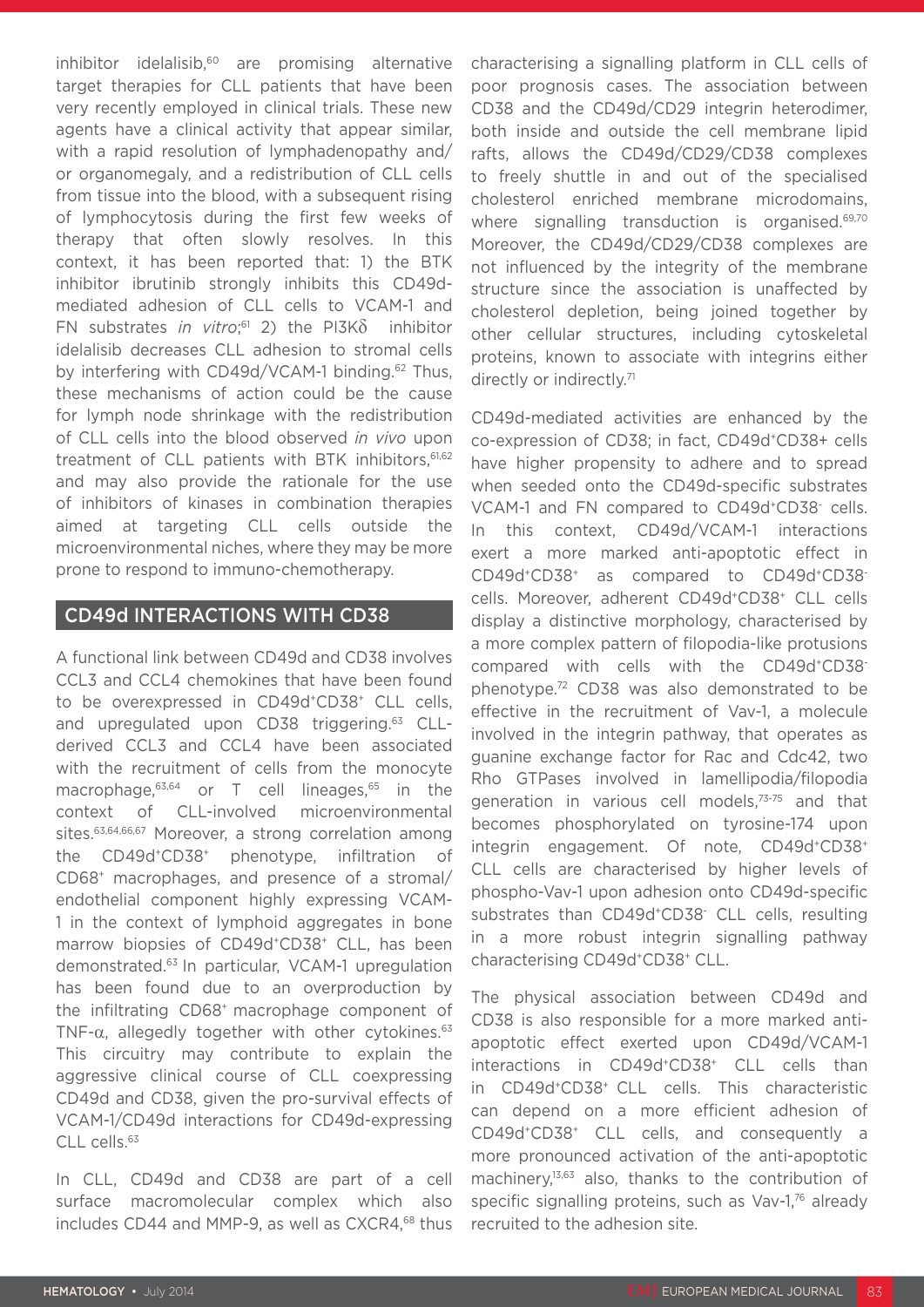## ASSOCIATION OF CD49d WITH TRISOMY 12

In a recent study by our group,<sup>77</sup> CD49d expression was investigated by flow cytometry in the neoplastic component of 1,200 CLL patients. In this series, using the cut-off of 30% of positive cells, about 40% of cases were classified as CD49d<sup>+</sup> cases. Analysis within the major cytogenetic groups showed that a significantly higher percentage of CD49d+ cases (about 90% of cases) is associated with the presence of trisomy 12 cases. Moreover, among CD49d<sup>+</sup> cases, trisomy 12 CLL cases are characterised by the higher mean fluorescence intensity levels when compared with cases belonging to the other cytogenetic categories. Additionally, in the context of flow cytometry sorted CD49d+ and CD49d- subpopulations in CLL cases with bimodal CD49d expression, trisomy 12 abnormality could be detected only in the CD49d<sup>+</sup> fraction and it was absent in CD49d<sup>-</sup> cells.

In the same study, DNA methylation was analysed within a 5'-UTR CpG island (77 CpGs) of the CD49d gene (ITGA4).77 In this context, it was found that: 1) CD49d+/trisomy 12 CLL virtually completely lacked methylated CpG, while a significant methylation of CpG was detected in CD49d- cases; 2) a significant inverse correlation was found between the percentage of methylated CpGs and CD49d expression at both mRNA and protein levels; 3) when highly purified CLL cells from CD49d cases were exposed to the hypomethylating agent 5-aza-2'-deoxycytidine (DAC) in the presence of CpG-ODN/interleukin-2 as a proliferative stimulus, the proliferative fraction of DAC treated CLL cells, significantly upregulated CD49d protein levels; 4) consistently, analysis of ITGA4 methylation in these DAC treated proliferating cells revealed lower levels of DNA methylation in ITGA4 5'-UTR CpG-island compared with proliferating CLL cells of untreated cultures.

Overall, these data highlight a direct role of DNA methylation in regulating CD49d expression in CLL. Moreover, the overexpression of CD49d may contribute to explain: 1) the molecular basis of the peculiar biological behavior of trisomy 12 CLL and may predict for the development of additional cytogentic lesions;78 and 2) the specific tropism toward lymph nodes of trisomy 12 CLL cells and the peculiar clinical features of this CLL subset, in which massive lymph node enlargement is often observed and the final transformation in

Richter's syndrome is more frequent than in other cytogenetic categories.79

### CONCLUSION

In the present review, we have summarised the principal microenvironmental interactions involving CD49d in CLL. In fact, CD49d can be represented as a major factor of a complex interplay with other surface receptors, all expressed by CLL cells, which are able either to potentiate CD49d activities (e.g. CD38, CXCR4, VEGFR1/2, BCR) or are potentiated by interactions with CD49d itself (e.g. CD44, CXCR7). As a consequence of CD49d engagement, pro-survival signals and signals protecting CLL cells from drug-induced damages are delivered (Figure 1).

An interesting observation is the strong correlation between CD49d expression and trisomy 12 since it might anticipate a putative general feature of CLL cells, i.e. the non-random correlation between genetic lesions and microenvironmental receptors. In this context, recent studies by us and others3,4,80-83 reported the non-random association of specific BCR features, i.e. the expression of the so-called stereotyped BCR, with the novel somatic mutations with prognostic relevance of genes such as NOTCH1 and SF3B1.

The characteristic clinical activity of kinase inhibitors targeting BCR downstream genes consisting in CLL cell redistribution from tissues into the blood emphasise a relevant role for CLL microenvironment not only in CLL pathogenesis but also in the development of new targeted treatment approaches. In particular, the employment of such inhibitors, being non-genotoxic compounds, could also be useful in the context of asymptomatic patients, in which a potential selection of genomic alterations due to DNA-damaging chemotherapy must be avoided, and in which the usual approach is a watch and wait strategy. In this context, the relevance of CD49d expression should be tested in clinical trials similar to the trial planned by the German CLL study group<sup>5</sup> in which ibrutinib is employed as a first-line treatment in patients with early stages of disease (e.g. Binet Stage A). In conclusion, the complex network of CD49dmastered microenvironmental interactions and/or correlations, as detailed in the present review, may have a relevant role that remains to be established and will be addressed by future studies.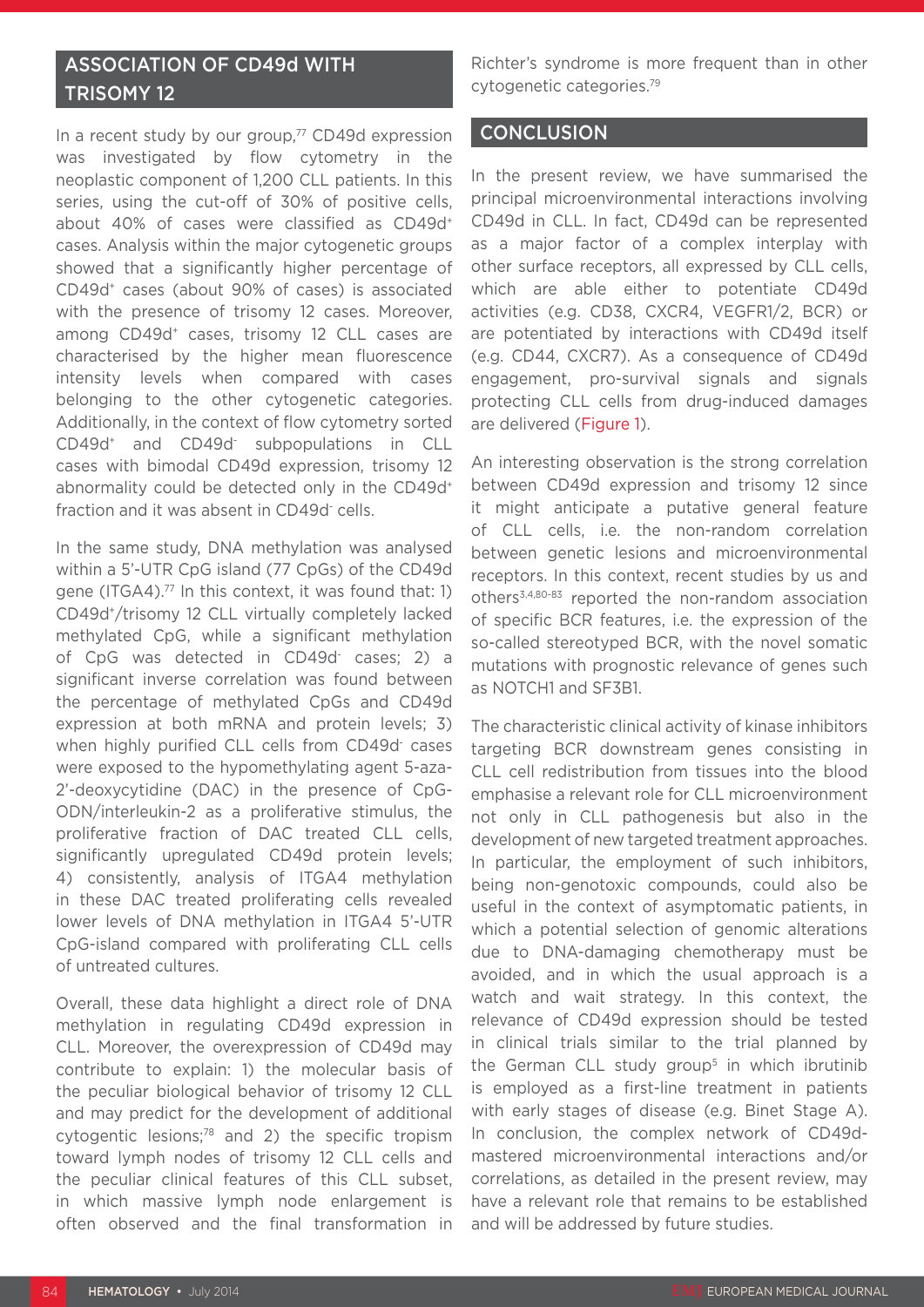

#### Figure 1: CD49d interactions in CLL microenvironment.

CLL: chronic lymphocytic leukaemia; VCAM-1: vascular cell adhesion molecule-1; EMILIN-1: elastin microfibril interfacer-1; MMP: matrix metalloproteinase; VEGF(R): vascular endothelial cell growth factor (receptor); BCR: B cell receptor.

#### Acknowledgements

Supported, in part, by: the Associazione Italiana Ricerca Cancro (AIRC), Investigator Grant IG-13227, MFAG-10327; Progetto Ricerca Finalizzata I.R.C.C.S. n. RF-2009-1469205, n. RF-2010-2307262, Progetto Giovani Ricercatori n. GR-2009-1475467, Ministero della Salute, Rome, Italy; Fondazione Internazionale di Ricerca in Medicina Sperimentale (FIRMS) Turin, Italy; Associazione Italiana contro le Leucemie, linfomi e mielomi (AIL), Venezia Section, Pramaggiore Group, Italy; Ricerca Scientifica Applicata, Regione Friuli Venezia Giulia ("Linfonet" Project), Trieste, Italy; "5x1000 Intramural Program", Centro di Riferimento Oncologico, Aviano, Italy.

#### REFERENCES

1. Chiorazzi N et al. Chronic lymphocytic leukemia. N Engl J Med. 2005;352(8): 804-15.

2. Hallek M et al. Guidelines for the diagnosis and treatment of chronic lymphocytic leukemia: a report from the International Workshop on Chronic Lymphocytic Leukemia updating the National Cancer Institute-Working Group 1996 guidelines. Blood. 2008;111(12): 5446-56.

3. Rossi D et al. Association between molecular lesions and specific B-cell receptor subsets in chronic lymphocytic leukemia. Blood. 2013;121(24):4902-5.

4. Strefford JC et al. Distinct patterns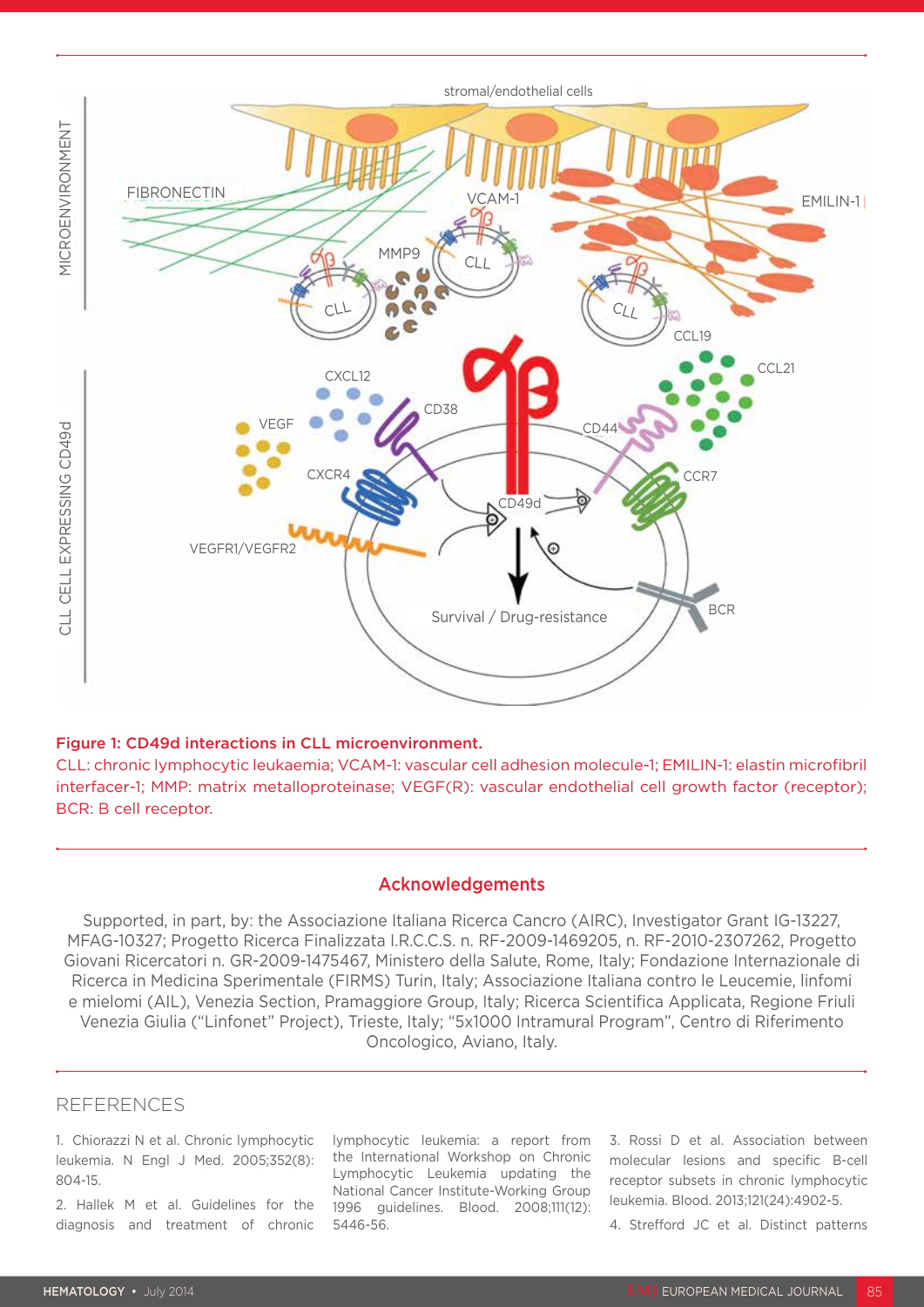of novel gene mutations in poorprognostic stereotyped subsets of chronic lymphocytic leukemia: the case of SF3B1 and subset #2. Leukemia. 2013;27(11):2196-9.

5. Mertens D, Stilgenbauer S. Prognostic and predictive factors in patients with chronic lymphocytic leukemia: relevant in the era of novel treatment approaches? J Clin Oncol. 2014;32(9):869-72.

6. Dal Bo M et al. Microenvironmental interactions in chronic lymphocytic leukemia: hints for pathogenesis and identification of targets for rational therapy. Curr Pharm Des. 2012;18(23):3323-34.

7. Hartmann TN et al. Circulating B-cell chronic lymphocytic leukemia cells display impaired migration to lymph nodes and bone marrow. Cancer Res. 2009;69(7):3121-30.

8. Panayiotidis P et al. Human bone marrow stromal cells prevent apoptosis and support the survival of chronic lymphocytic leukaemia cells in vitro. Br J Haematol. 1996;92(1):97-103.

9. Lagneaux L et al. Chronic lymphocytic leukemic B cells but not normal B cells are rescued from apoptosis by contact with normal bone marrow stromal cells. Blood. 1998;91(7):2387-96.

10. Caligaris-Cappio F. Role of the microenvironment in chronic lymphocytic leukaemia. Br J Haematol. 2003;123(3):380-8.

11. Ghia P et al. Differential effects on CLL cell survival exerted by different microenvironmental elements. Curr Top Microbiol Immunol. 2005;294:135-45.

12. Burger JA et al. The microenvironment in mature B-cell malignancies: a target for new treatment strategies. Blood. 2009;114(16):3367-75.

13. de la Fuente MT et al. Engagement of alpha4beta1 integrin by fibronectin induces in vitro resistance of B chronic lymphocytic leukemia cells to fludarabine. J Leukoc Biol. 2002;71(3):495-502.

14. Rose DM et al. Alpha4 integrins and the immune response. Immunol Rev. 2002;186:118-24.

15. Ruoslahti E. Integrins. J Clin Invest. 1991;87(1):1-5.

16. Danussi C et al. EMILIN1-alpha4/ alpha9 integrin interaction inhibits dermal fibroblast and keratinocyte proliferation. J Cell Biol. 2011;195(1):131-45.

17. Danussi C et al. EMILIN1/alpha9beta1 integrin interaction is crucial in lymphatic valve formation and maintenance. Mol Cell Biol. 2013;33(22):4381-94.

18. Gattei V et al. Relevance of CD49d protein expression as overall survival and progressive disease prognosticator in chronic lymphocytic leukemia. Blood. 2008;111(2):865-73.

19. Rossi D et al. CD49d expression is an independent risk factor of progressive disease in early stage chronic lymphocytic leukemia. Haematologica. 2008;93(10):1575-9.

20. Shanafelt TD et al. CD49d expression is an independent predictor of overall survival in patients with chronic lymphocytic leukaemia: a prognostic parameter with therapeutic potential. Br J Haematol. 2008;140(5):537-46.

21. Calissano C et al. Intraclonal complexity in chronic lymphocytic leukemia: fractions enriched in recently born/divided and older/quiescent cells. Mol Med. 2011;17(11- 12):1374-82.

22. Bulian P et al. CD49d is the strongest flow cytometry-based predictor of overall survival in chronic lymphocytic leukemia. J Clin Oncol. 2014;32(9):897-904.

23. Damle RN et al. Ig V gene mutation status and CD38 expression as novel prognostic indicators in chronic lymphocytic leukemia. Blood. 1999;94(6):1840-7.

24. Döhner H et al. Genomic aberrations and survival in chronic lymphocytic leukemia. N Engl J Med. 2000;343(26):1910-6.

25. Hamblin TJ et al. Unmutated Ig V(H) genes are associated with a more aggressive form of chronic lymphocytic leukemia. Blood. 1999;94(6):1848-54.

26. Rossi D et al. The prognostic value of TP53 mutations in chronic lymphocytic leukemia is independent of Del17p13: implications for overall survival and chemorefractoriness. Clin Cancer Res. 2009;15(3):995-1004.

27. Zenz T et al. TP53 mutation and survival in chronic lymphocytic leukemia. J Clin Oncol. 2010;28(29):4473-9.

28. Till KJ et al. The chemokine receptor CCR7 and alpha4 integrin are important for migration of chronic lymphocytic leukemia cells into lymph nodes. Blood. 2002;99(8):2977-84.

29. Till KJ et al. CLL, but not normal, B cells are dependent on autocrine VEGF and alpha4beta1 integrin for chemokineinduced motility on and through endothelium. Blood. 2005;105(12):4813-9.

30. Redondo-Muñoz J et al. MMP-9 in B-cell chronic lymphocytic leukemia is up-regulated by alpha4beta1 integrin or CXCR4 engagement via distinct signaling pathways, localizes to podosomes, and is involved in cell invasion and migration. Blood. 2006;108(9):3143-51.

31. Redondo-Muñoz J et al. Alpha4beta1 integrin and 190-kDa CD44v constitute a cell surface docking complex for gelatinase B/MMP-9 in chronic leukemic but not in normal B cells. Blood. 2008;112(1):169-78.

32. Redondo-Muñoz J et al. Matrix

metalloproteinase-9 promotes chronic lymphocytic leukemia b cell survival through its hemopexin domain. Cancer Cell. 2010;17(2):160-72.

33. Majid A et al. CD49d is an independent prognostic marker that is associated with CXCR4 expression in CLL. Leuk Res. 2011;35(6):750-6.

34. Hidalgo A et al. Chemokine stromal cell-derived factor-1alpha modulates VLA-4 integrin-dependent adhesion to fibronectin and VCAM-1 on bone marrow hematopoietic progenitor cells. Exp Hematol. 2001;29(3):345-55.

35. Sanz-Rodriguez F et al. Chemokine stromal cell-derived factor-1 alpha modulates VLA-4 integrin-mediated multiple myeloma cell adhesion to CS-1/fibronectin and VCAM-1. Blood. 2001;97(2):346-51.

36. de la Fuente MT et al. Fibronectin interaction with alpha4beta1 integrin prevents apoptosis in B cell chronic lymphocytic leukemia: correlation with Bcl-2 and Bax. Leukemia. 1999;13(2): 266-74.

37. de la Fuente MT et al. Involvement of p53 in alpha4beta1 integrin-mediated resistance of B-CLL cells to fludarabine. Biochem Biophys Res Commun. 2003;311(3):708-12.

38. Buchner M et al. Spleen tyrosine kinase inhibition prevents chemokineand integrin-mediated stromal protective effects in chronic lymphocytic leukemia. Blood. 2010;115(22):4497-506.

39. Baudot AD et al. The tyrosine kinase Syk regulates the survival of chronic lymphocytic leukemia B cells through PKCdelta and proteasome-dependent regulation of Mcl-1 expression. Oncogene. 2009;28(37):3261-73.

40. Longo PG et al. The Akt/Mcl-1 pathway plays a prominent role in mediating antiapoptotic signals downstream of the B-cell receptor in chronic lymphocytic leukemia B cells. Blood. 2008;111(2): 846-55.

41. Matsusaka S et al. Protein-tyrosine kinase, Syk, is required for CXCL12 induced polarization of B cells. Biochem Biophys Res Commun. 2005;328(4): 1163-9.

42. Petlickovski A et al. Sustained signaling through the B-cell receptor induces Mcl-1 and promotes survival of chronic lymphocytic leukemia B cells. Blood. 2005;105(12):4820-7.

43. Buggins AG et al. Interaction with vascular endothelium enhances survival in primary chronic lymphocytic leukemia cells via NF-kappaB activation and de novo gene transcription. Cancer Res. 2010;70(19):7523-33.

44. Hertlein E, Byrd JC. Signalling to drug resistance in CLL. Best Pract Res Clin Haematol. 2010;23(1):121-31.